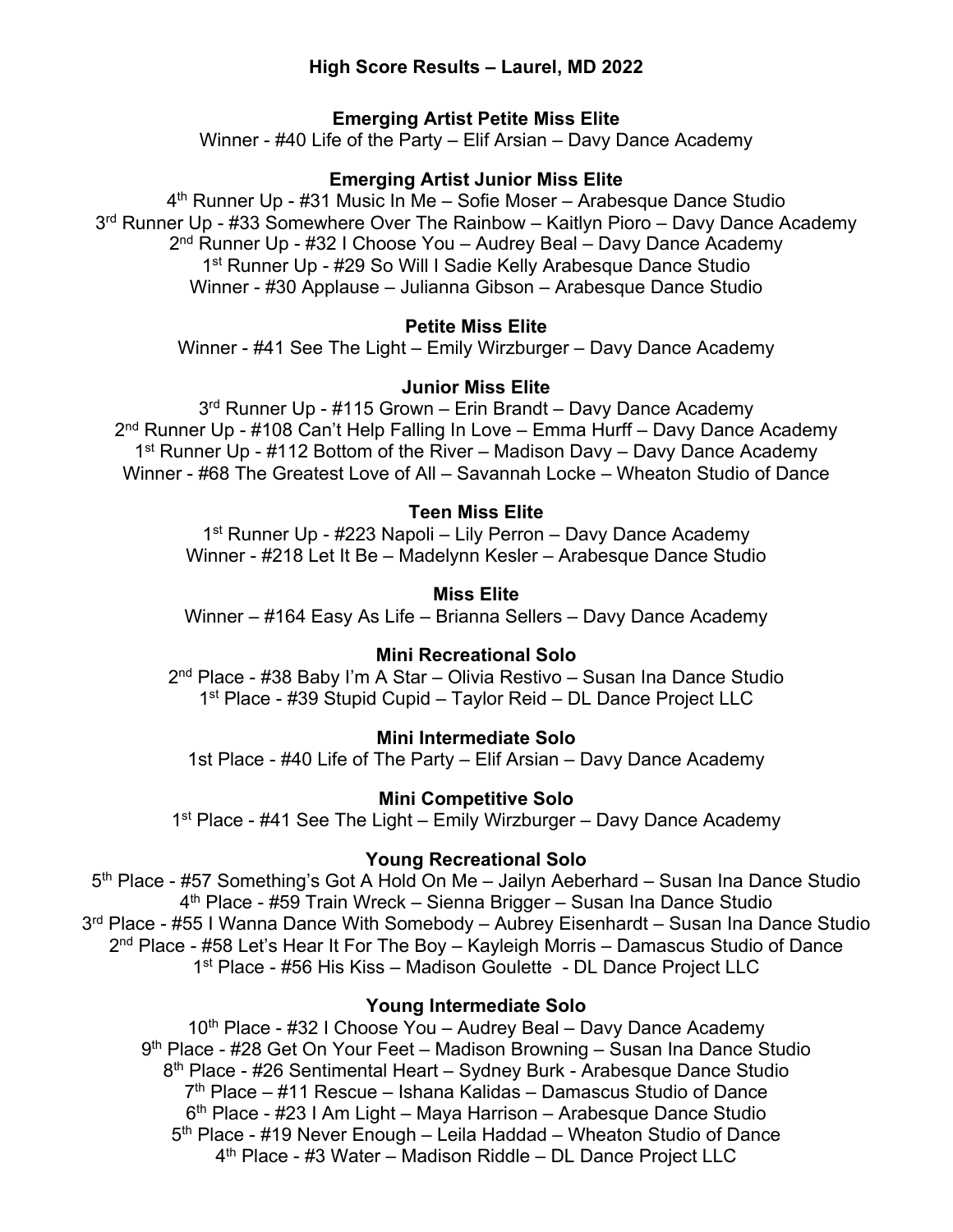3<sup>rd</sup> Place - #29 So Will I - Sadie Kelly - Arabesque Dance Studio 2nd Place - #30 Applause – Julianna Gibson – Arabesque Dance Studio 1st Place - #14 My Heart Will Go On – Sidney Fecteau- Arabesque Dance Studio

### **Young Competitive Solo**

10<sup>th</sup> Place - #113 Stupid With Love – Vivienne Bromwell – The Newman Dance Center 9<sup>th</sup> Place - #115 Grown – Erin Brandt – Davy Dance Academy 8<sup>th</sup> Place - #106 Looking At Me – Kathryn Orendorff – Davy Dance Academy  $7<sup>th</sup>$  Place - #111 Halo – Caitlin Fitzgerald – Davy Dance Academy 6<sup>th</sup> Place - #107 If I'm Dancing – Riley Godwin – Davy Dance Academy 5<sup>th</sup> Place - #109 Believe – Emma Bliss – Davy Dance Academy 4th Place - #103 Cannonball – Scarlett Hoskins – The Newman Dance Center 3<sup>rd</sup> Place - #108 Can't Help Falling In Love – Emma Hurff – Davy Dance Academy  $2<sup>nd</sup>$  Place - #112 Bottom of the River – Madison Davy – Davy Dance Academy 1st Place - #68 The Greatest Love of All – Savannah Locke – Wheaton Studio of Dance

### **Teen Recreational Solo**

 $2<sup>nd</sup>$  Place - #170 As the World Caves In – Alexis Maher – Susan Ina Dance Studio 1st Place - #176 You Say – Megan Gay – Damascus Studio of Dance

#### **Teen Intermediate Solo**

10<sup>th</sup> Place - #191 Words Ain't Enough – Clara Abercrombie – Olney Studio of Dance 9th Place - #171 You Say – Harleigh Dingman – Susan Ina Dance Studio 8th Place - #174 Spell - Amelie Morel – Wheaton Studio of Dance  $7<sup>th</sup>$  Place - #193 Hit Me With A Hot Note – Cassidy Webb – Susan Ina Dance Studio 6th Place - #175 Toxic – Kaitlyn Valle – Damascus Studio of Dance 5<sup>th</sup> Place - #195 Man With The Hex – Madison Saumenig – Susan Ina Dance Studio 4th Place - #183 Uninvited – Lexi Diaz – Wheaton Studio of Dance 3rd Place - #172 Until You – Ophir Lurie – DL Dance Project LLC 2nd Place - #179 Dream – Abbey Hubbard – Susan Ina Dance Studio 1st Place - #173 Shade of Grey – Gloria Pizzini – Susan Ina Dance Studio

### **Teen Competitive Solo**

8<sup>th</sup> Place - #213 Myth of New York – MeMe Litchman – The Newman Dance Center 7th Place - #217 Swansea – Abigail Gorzkowski – The Newman Dance Center  $6<sup>th</sup>$  Place - #216 Lovely – Sydney Telep – The Newman Dance Center 5<sup>th</sup> Place - #222 All I Know So Far – Sydney Deeds – Arabesque Dance Studio 4th Place - #223 Napoli – Lily Perron – Davy Dance Academy 3<sup>rd</sup> Place - #210 Bloom - Taylor Ukstins - Arabesque Dance Studio 2nd Place - #218 Let It Be – Madelynn Kesler – Arabesque Dance Studio 1<sup>st</sup> Place - #211 I've Got The World On A String – Lacey Dagenais – Arabesque Dance Studio

### **Senior Intermediate Solo**

2nd Place - #146 Two of Us – Katie Goralski – Susan Ina Dance Studio 1st Place - #147 Do Your Thing – Ella Goralski – Susan Ina Dance Studio

#### **Senior Competitive Solo**

10<sup>th</sup> Place -#160 Autumn – Julia Cumming – Arabesque Dance Studio 9th Place - #164 Easy As Life – Brianna Sellers – Davy Dance Academy  $8<sup>th</sup>$  Place - #163 Raise The Roof – Bridget Norton – Davy Dance Academy 7th Place - #149 Nasty – Princesa Sibilia – DL Dance Project LLC  $6<sup>th</sup>$  Place - #148 Outnumbered – Anna Sheres – The Newman Dance Center 5<sup>th</sup> Place - #161 When You Fall In Love – Megan Ebaugh – Dynamite Dance Co.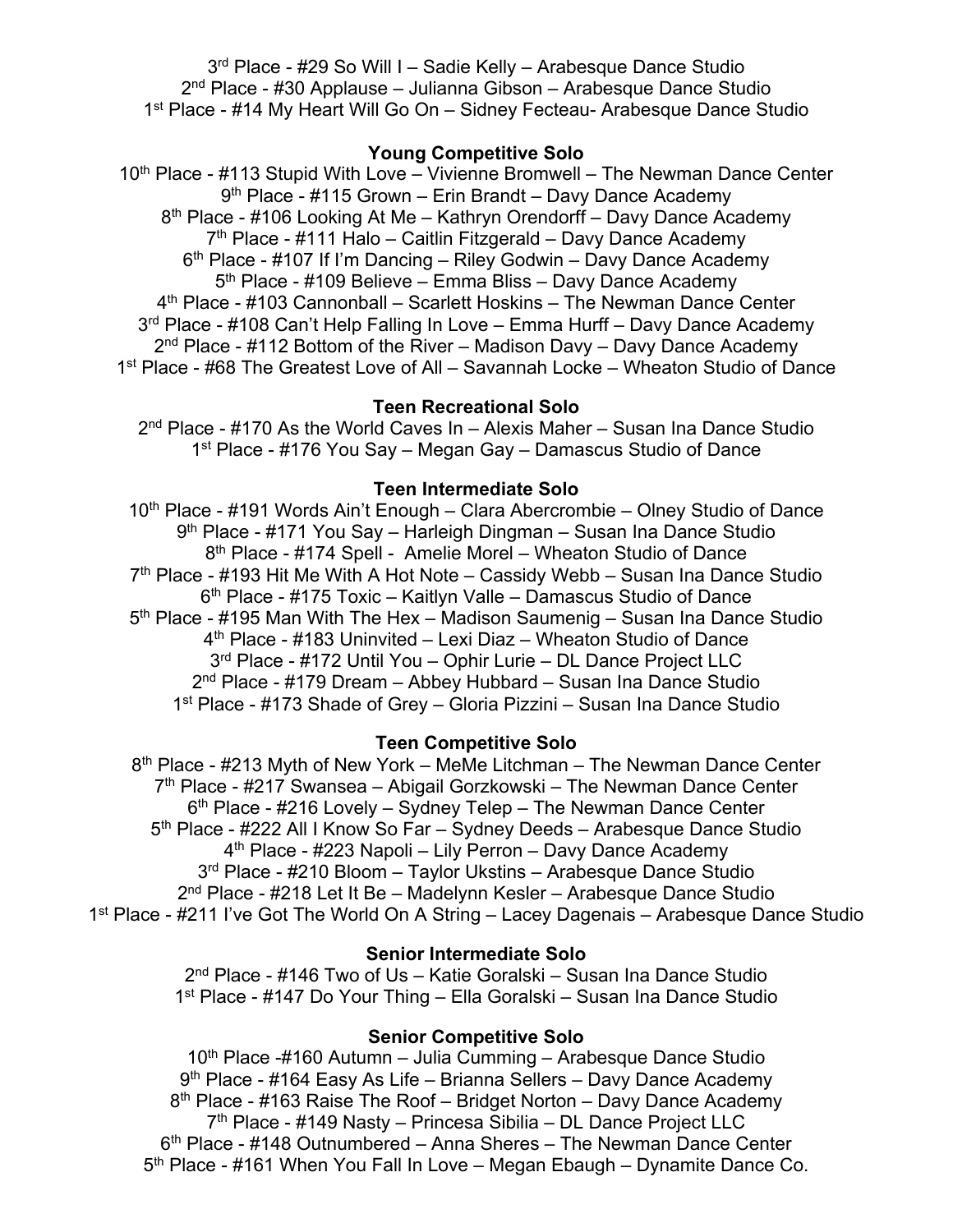4th Place - #155 Poison – Kayla Clark – Damascus Studio of Dance  $3<sup>rd</sup>$  Place - #162 Winter – Hailey McDonald – The Newman Dance Center 2nd Place - #157 Orange Color Sky – Meital Lurie – DL Dance Project LLC 1st Place - #156 You Were Good To Me – Brianna Rice – The Newman Dance Center

### **Mini Recreational Duo/Trio**

7<sup>th</sup> Place - #49 Dance To The Beat of My Own Drum - Destiny Dance LLC  $6<sup>th</sup>$  Place - #60 Inferno – Destiny Dance LLC 5<sup>th</sup> Place - #42 Lead the Way – Destiny Dance LLC 4<sup>th</sup> Place - #54 Kindred Spirits – Destiny Dance LLC 3<sup>rd</sup> Place - #40 Barbie and Friends – Susan Ina Dance Studio 2<sup>nd</sup> Place - #52 Haven't Heard From You - DL Dance Project LLC 1<sup>st</sup> Place - #48 Jumpin – DL Dance Project LLC

#### **Mini Intermediate Duo/Trio**

1<sup>st</sup> Place - #51 Cruella Di Vil – Davy Dance Academy

### **Young Recreational Duo/Trio**

1<sup>st</sup> Place - #53 You've Got a Friend In Me – CoMMotion Dance Studio

### **Young Intermediate Duo/Trio**

10<sup>th</sup> Place - #127 I'll Be There – Susan Ina Dance Studio 9<sup>th</sup> Place - #134 Workin' Day & Night – Susan Ina Dance Studio 8<sup>th</sup> Place - #131 Off With Their Heads – Susan Ina Dance Studio 7<sup>th</sup> Place - #136 Let's Get Loud – Arabesque Dance Studio 6th Place - #126 Turn To Stone – Susan Ina Dance Studio 5th Place - #129 I'll Be There – Wheaton Studio of Dance 4<sup>th</sup> Place - #117 Rescue – Susan Ina Dance Studio 3<sup>rd</sup> Place - #121 Help Me On My Way – Arabesque Dance Studio 2<sup>nd</sup> Place - #118 The Path – DL Dance Project LLC 1<sup>st</sup> Place - #135 Havana – Arabesque Dance Studio

#### **Young Competitive Duo/Trio**

7<sup>th</sup> Place - #71 Emergency – Davy Dance Academy  $6<sup>th</sup>$  Place - #76 Volare – The Newman Dance Center 5<sup>th</sup> Place - #72 Queen Bee – Davy Dance Academy 4<sup>th</sup> Place - #75 Feel Good Time – The Newman Dance Center 3<sup>rd</sup> Place - #70 Live Like Legends - Davy Dance Academy  $2<sup>nd</sup>$  Place - #74 The Most Beautiful Things – The Newman Dance Center 1<sup>st</sup> Place - #79 Under Pressure – The Newman Dance Center

#### **Teen Intermediate Duo/Trio**

10th Place - #226 I Hate Boys – Olney Studio of Dance 9th Place - #224 Click Click – DL Dance Project LLC 8<sup>th</sup> Place - #221 We Run This - Susan Ina Dance Studio  $7<sup>th</sup>$  Place - #229 Someone In The Crowd – Susan Ina Dance Studio  $6<sup>th</sup>$  Place - #225 Rhythm Nation – Damascus Studio of Dance 5<sup>th</sup> Place - #220 Survivors - Susan Ina Dance Studio 4<sup>th</sup> Place - #232 Na Na Na – Susan Ina Dance Studio 3rd Place - #227 Better Place – Susan Ina Dance Studio 2<sup>nd</sup> Place - #219 The Velvet Ribbon - DL Dance Project LLC 1st Place - #233 Body Language – Susan Ina Dance Studio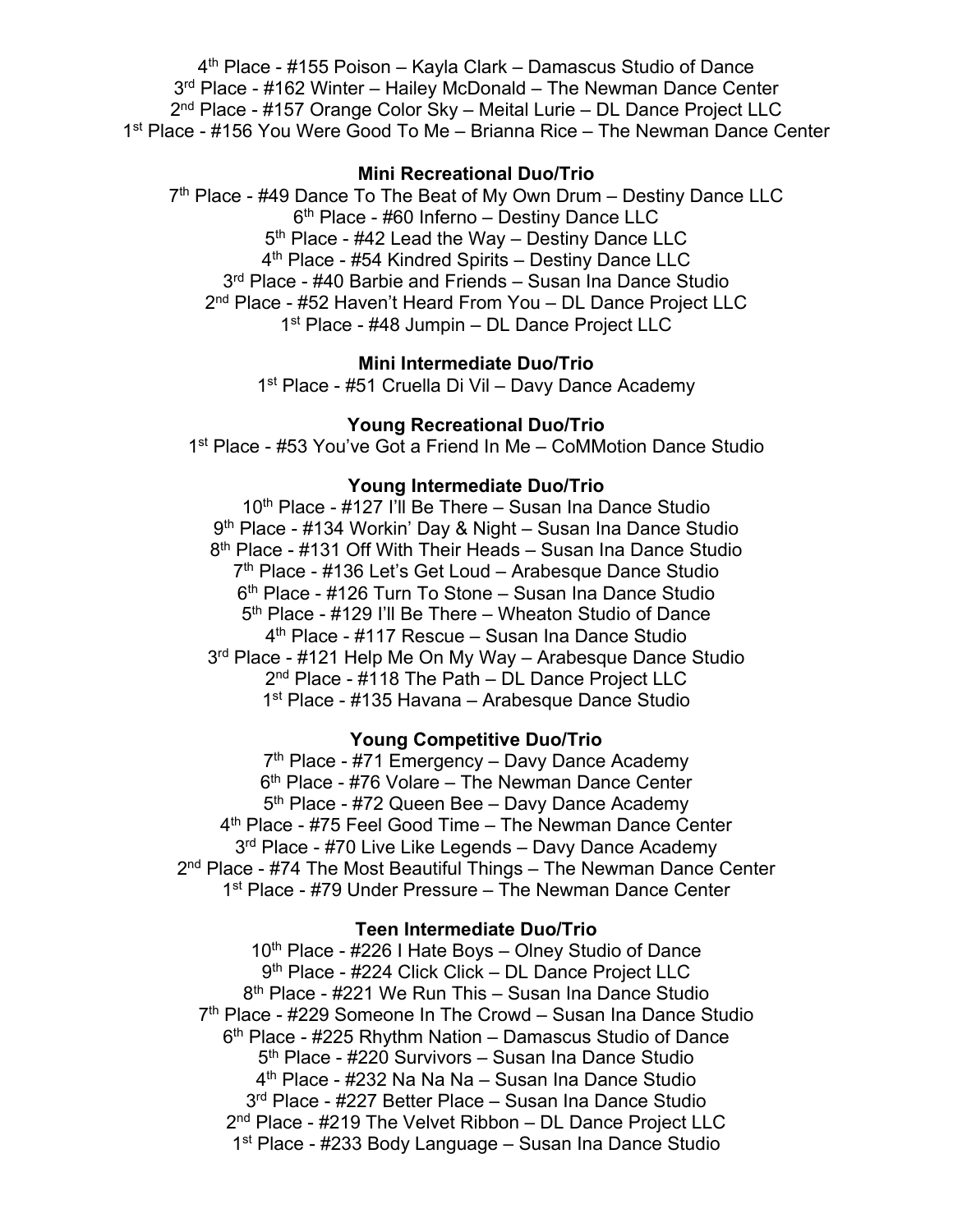### **Teen Competitive Duo/Trio**

3<sup>rd</sup> Place - #194 Mama Knows Best – Wheaton Studio of Dance 2<sup>nd</sup> Place - #198 Light That Never Failed – Arabesque Dance Studio 1<sup>st</sup> Place - #199 Footprints In The Sand – Wheaton Studio of Dance

## **Senior Intermediate Duo/Trio**

1<sup>st</sup> Place - #165 Beautiful Thing – Susan Ina Dance Studio

## **Senior Competitive Duo/Trio**

 $7<sup>th</sup>$  Place - #151 I'm A Woman – Davy Dance Academy  $6<sup>th</sup>$  Place - #166 Girls – The Newman Dance Center 5<sup>th</sup> Place - #153 Stayin' Alive – DL Dance Project LLC 4th Place - #167 Walk This Way – DL Dance Project LLC 3<sup>rd</sup> Place - #152 Walk In The Garden – The Newman Dance Center 2<sup>nd</sup> Place - #145 X - DL Dance Project LLC 1<sup>st</sup> Place- #140 Masquerade of Virtue – DL Dance Project LLC

### **Mini Recreational Small Group**

3rd Place - #61 Princess Rock Anthem – Arabesque Dance Studio 2<sup>nd</sup> Place - #44 Can't Help Myself – Arabesque Dance Studio 1<sup>st</sup> Place - #43 Zero To Hero – Susan Ina Dance Studio

### **Mini Intermediate Small Group**

8<sup>th</sup> Place - #1 Shake Your Groove Thing – Davy Dance Academy  $7<sup>th</sup>$  Place - #24 Yankee Doodle – Davy Dance Academy  $6<sup>th</sup>$  Place - #35 Mermaid Party – Davy Dance Academy 5<sup>th</sup> Place - #25 Classic – Arabesque Dance Studio 4th Place - #2 Cup of Life – Arabesque Dance Studio 3<sup>rd</sup> Place - #8 Sweet Child Of Mine – Davy Dance Academy 2<sup>nd</sup> Place - #9 Grow – Arabesque Dance Studio 1<sup>st</sup> Place - #34 Generation Remix – Arabesque Dance Studio

### **Young Recreational Small Group**

5<sup>th</sup> Place - #37 Dive In The Pool – Damascus Studio of Dance 4th Place - #36 These Are The Days – Wheaton Studio of Dance 3<sup>rd</sup> Place - #47 Hurts To Be Human – Damascus Studio of Dance 2nd Place - #45 Footloose – Susan Ina Dance Studio 1<sup>st</sup> Place - #46 Bring The Fire – Wheaton Studio of Dance

### **Young Intermediate Small Group**

10<sup>th</sup> Place - #96 Beggin' – DL Dance Project LLC 9<sup>th</sup> Place - #86 Hey Pachuco – CoMMotion Dance Studio 8<sup>th</sup> Place - #85 Wind It Up – Wheaton Studio of Dance 7th Place - #91 Friends – Susan Ina Dance Studio 6<sup>th</sup> Place - #87 Love Potion - DL Dance Project LLC 5<sup>th</sup> Place - #95 Soldiers – Arabesque Dance Studio 4th Place - #99 Shiver – Arabesque Dance Studio 3<sup>rd</sup> Place - #80 The Wizards of Hogwarts – Arabesque Dance Studio 2<sup>nd</sup> Place - #84 My Power – Arabesque Dance Studio 1<sup>st</sup> Place - #90 Poison – Arabesque Dance Studio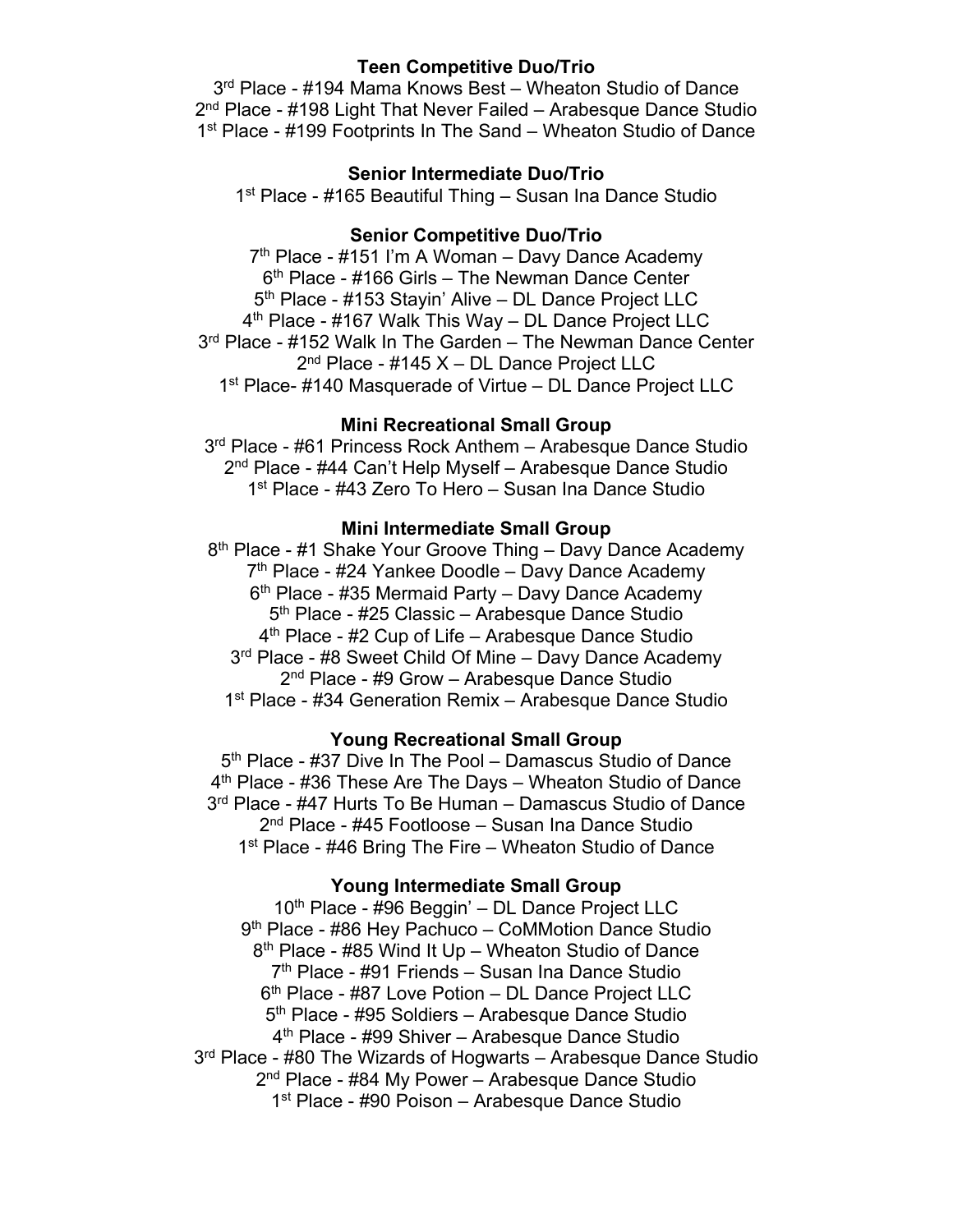### **Young Competitive Small Group**

 $6<sup>th</sup>$  Place - #98 Missy – The Newman Dance Center 5<sup>th</sup> Place - #93 Dancing Queen – The Newman Dance Center 4<sup>th</sup> Place - #64 Change Your Mind – The Newman Dance Center 3<sup>rd</sup> Place - #69 Love Me Do – The Newman Dance Center 2<sup>nd</sup> Place - #65 Clap Snap – Davy Dance Academy 1<sup>st</sup> Place - #100 God Only Knows – Davy Dance Academy **Teen Recreational Small Group**

1st Place - #192 More – Susan Ina Dance Studio

### **Teen Intermediate Small Group**

 $10<sup>th</sup>$  Place - #200 Tribe – Susan Ina Dance Studio 9<sup>th</sup> Place - #169 A Little Party – Susan Ina Dance Studio 8th Place - #207 Poppy Girls – Wheaton Studio of Dance 7<sup>th</sup> Place - #185 One Beautiful Evening - DL Dance Project LLC 6th Place - #186 My Discarded Men – Wheaton Studio of Dance 5<sup>th</sup> Place - #184 Stand By Me – Susan Ina Dance Studio 4th Place - #202 Good Morning – DL Dance Project LLC 3<sup>rd</sup> Place - #234 Endangered Species – Wheaton Studio of Dance 2nd Place - #205 Best of You – Susan Ina Studio of Dance 1st Place - #190 All I Ask – Wheaton Studio of Dance

### **Teen Competitive Small Group**

5<sup>th</sup> Place - #206 I Will Carry You - Arabesque Dance Studio 4<sup>th</sup> Place - #203 Put A Spell On You – Davy Dance Academy 3<sup>rd</sup> Place - #188 Fall In Line – Arabesque Dance Studio 2<sup>nd</sup> Place - #208 Premonitions – The Newman Dance Center 1<sup>st</sup> Place - #204 Take Shelter – The Newman Dance Center

### **Senior Competitive Small Group**

3<sup>rd</sup> Place - #144 Lucky – Davy Dance Academy 2<sup>nd</sup> Place - #143 False Confidence – The Newman Dance Center 1<sup>st</sup> Place - #139 So Close – The Newman Dance Center

### **Young Intermediate Large Group**

4th Place - #101 Spice Up Your Life – Susan Ina Dance Studio 3<sup>rd</sup> Place - #77 Shut It Down – CoMMotion Dance Studio 2<sup>nd</sup> Place - #66 Kite – CoMMotion Dance Studio 1st Place - #67 Sparkling Diamonds – Susan Ina Dance Studio

### **Young Competitive Large Group**

 $4<sup>th</sup>$  Place - #137 Friend Like Me – Davy Dance Academy 3<sup>rd</sup> Place - #128 Total Eclipse – Davy Dance Academy 2<sup>nd</sup> Place - #122 Come Together – Davy Dance Academy 1<sup>st</sup> Place - #133 Bring the Beat Back – Davy Dance Academy

### **Teen Intermediate Large Group**

1<sup>st</sup> Place - #209 We Both Reached For The Gun – Susan Ina Dance Studio

### **Teen Competitive Large Group**

1<sup>st</sup> Place #189 Hot Chocolate – The Newman Dance Center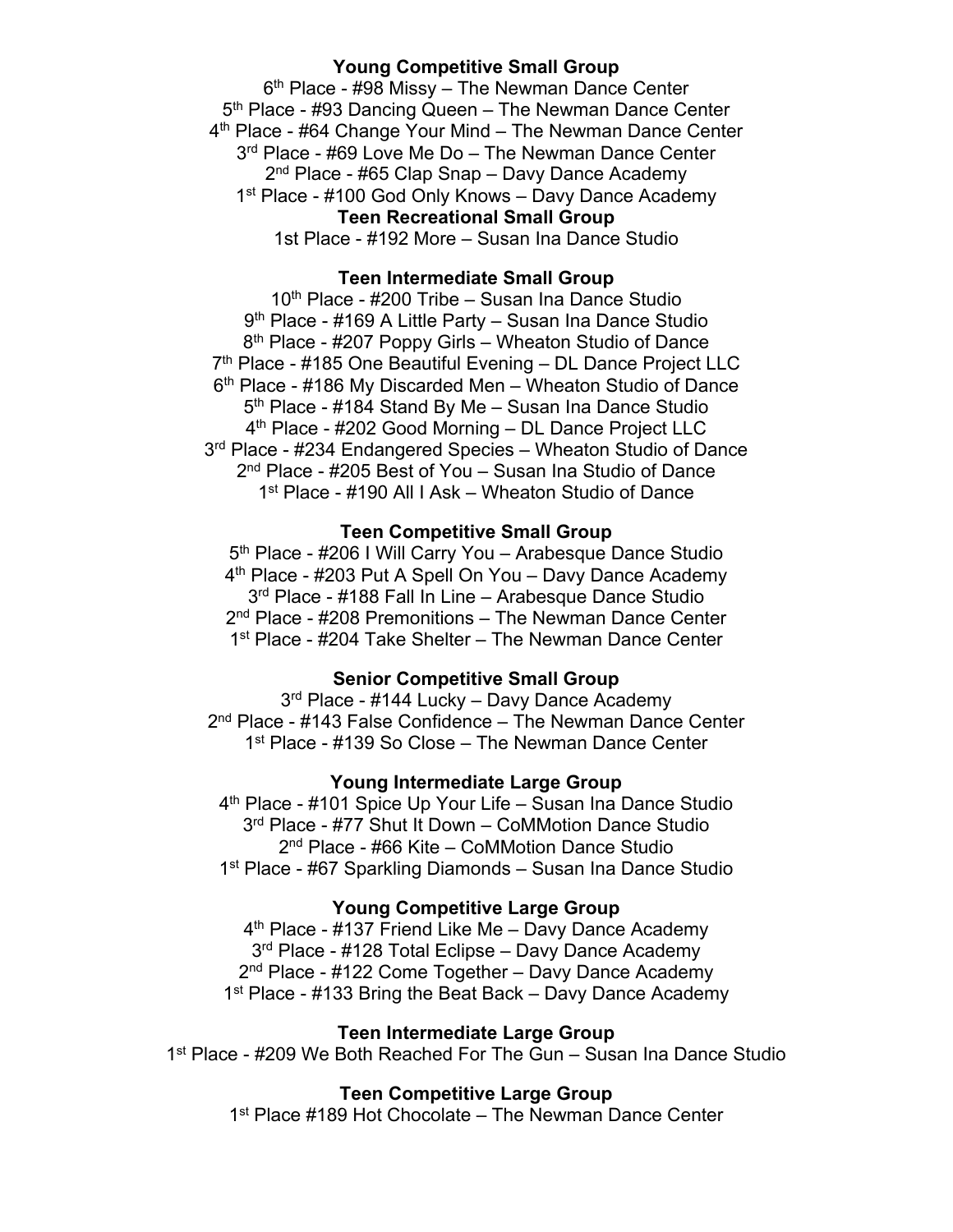## **Young Intermediate Line**

1st Place - #138 The Halftime Show – Susan Ina Dance Studio

### **Young Intermediate Production**

1st Place - #62 Alice's Adventures Through Wonderland – Susan Ina Dance Studio

# **Young Competitive Production**

1<sup>st</sup> Place - #102 Moulin Rouge – Davy Dance Academy

#### **Judge Choice Awards**

**Outstanding Entertainment -** #24 Yankee Doodle – Davy Dance Academy **Outstanding Entertainment** - #62 Alice's Adventures Through Wonderland – Susan Ina Dance Studio

**Outstanding Entertainment -** #161 When You Fall In Love – Dynamite Dance Co **Outstanding Entertainment -** #189 Hot Chocolate – The Newman Dance Center **Showmanship -** #5 Walking On Sunshine – Susan Ina Dance Studio **Showmanship –** #121 Help Me On My Way – Arabesque Dance Studio **Showmanship -** #153 Stayin' Alive – DL Dance Project LLC **Showmanship -** #227 Better Place – Susan Ina Dance Studio **Technical Excellence-** #3 Water – DL Dance Project LLC **Technical Excellence** – #118 The Path – DL Dance Project LLC **Technical Excellence** - #155 Poison – Damascus Studio of Dance **Technical Excellence** – #212 Esmeralda Variation – Arabesque Dance Studio **Emotional Execution -** #11 Rescue – Damascus Studio of Dance **Emotional Execution** – #92 What The World Needs Now – Wheaton Studio of Dance **Emotional Execution** - #156 You Were Good To Me – The Newman Dance Center **Emotional Execution** – #199 Footprints In The Sand – Wheaton Studio of Dance **Outstanding Choreography -** #14 My Heart Will Go On – Arabesque Dance Studio **Outstanding Choreography -** #66 Kite – CoMMotion Dance Studio **Outstanding Choreography -** #140 Masquerade of Virtue – DL Dance Project LLC **Outstanding Choreography -** #185 One Beautiful Evening – DL Dance Project LLC

**ADCC Studio of Excellence Award** – Susan Ina Dance Studio

**Overall High Point**

**Recreational Solo/Duo/Trio** - #48 Jumpin – DL Dance Project LLC **Recreational Group/Line/Production** - #43 Zero To Hero – Susan Ina Dance Studio

**Intermediate Solo/Duo/Trio** - #135 Havana – Arabesque Dance Studio **Intermediate Group/Line/Production - #90 Poison – Arabesque Dance Studio** 

**Competitive Solo/Duo/Trio** - #156 You Were Good To Me – The Newman Dance Center **Competitive Group/Line/Production** - #204 Take Shelter – The Newman Dance Center

## **Artistic Adventures**

#14 My Heart Will Go On – Arabesque Dance Studio #21 Your Story – Arabesque Dance Studio #28 Get On Your Feet – Susan Ina Dance Studio #30 Applause – Arabesque Dance Studio #63 Too Darn Hot – Wheaton Studio of Dance #73 I Took The Night – Wheaton Studio of Dance #79 Under Pressure – The Newman Dance Center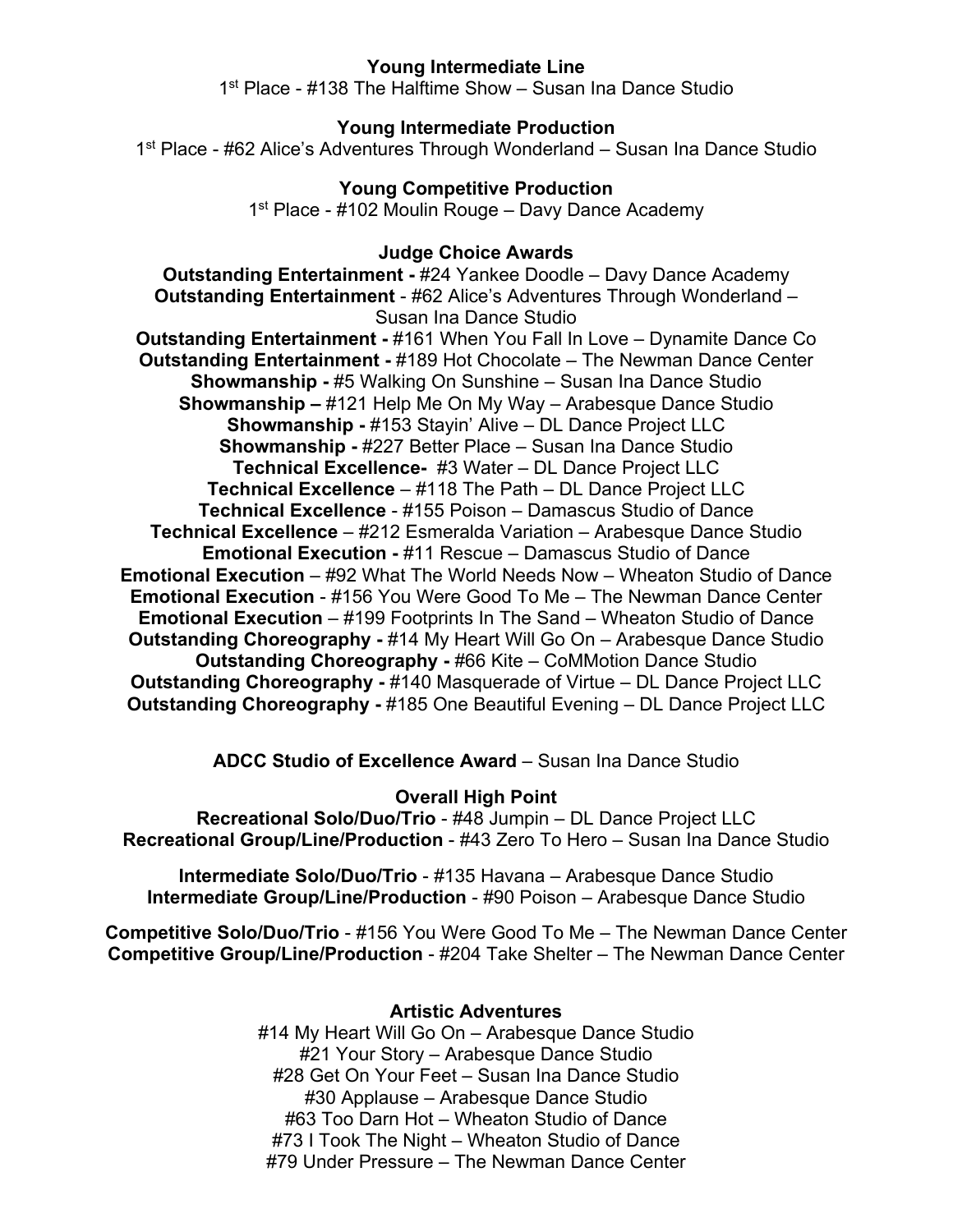#87 Love Potion – DL Dance Project LLC #100 God Only Knows – Davy Dance Academy #107 If I'm Dancing – Davy Dance Academy #112 Bottom of The River – Davy Dance Academy #117 Rescue – Susan Ina Dance Studio #118 The Path – DL Dance Project LLC #121 Help Me On My Way – Arabesque Dance Studio #135 Havana – Arabesque Dance Studio #140 Masquerade of Virtue – DL Dance Project LLC #151 I'm A Woman – Davy Dance Academy #153 Stayin' Alive – DL Dance Project LLC #155 Poison – Damascus Studio of Dance #156 You Were Good To Me – The Newman Dance Center #171 You Say – Susan Ina Dance Studio #179 Dream – Susan Ina Dance Studio #186 My Discarded Men – Wheaton Studio of Dance #216 Lovely – The Newman Dance Center #232 Na Na Na – Susan Ina Dance Studio

#### **Elite Team Selection**

#2 Cup of Life – Arabesque Dance Studio #3 Water – DL Dance Project LLC #5 Walking On Sunshine – Susan Ina Dance Studio #6 Sax – Susan Ina Dance Studio #7 River Deep Mountain High – Susan Ina Dance Studio #8 Sweet Child Of Mine – Davy Dance Academy #10 Tens – Wheaton Studio of Dance #11 Rescue – Damascus Studio of Dance #12 Confident – Olney Studio of Dance #13 Whistle – Davy Dance Academy #14 My Heart Will Go On – Arabesque Dance Studio #17 Imagine – Susan Ina Dance Studio #18 Forever Young – Susan Ina Dane Studio #19 Never Enough – Wheaton Studio of Dance #20 From Me To You – Damascus Studio of Dance #22 I Believe – Arabesque Dance Studio #23 I Am Light – Arabesque Dance Studio #29 So Will I – Arabesque Dance Studio #31 Music In Me – Arabesque Dance Studio #32 I Choose You – Davy Dance Academy #43 Zero To Hero – Susan Ina Dance Studio #48 Jumpin – DL Dance Project LLC #50 Barbie and Friends – Susan Ina Dance Studio #56 His Kiss – DL Dance Project LLC #63 Too Darn Hot – Wheaton Studio of Dance #65 Clap Snap – Davy Dance Academy #68 The Greatest Love of All – Wheaton Studio of Dance #70 Live Like Legends – Davy Dance Academy #72 Queen Bee – Davy Dance Academy #74 The Most Beautiful Things – The Newman Dance Center #79 Under Pressure – The Newman Dance Center #85 Wind It Up – Wheaton Studio of Dance